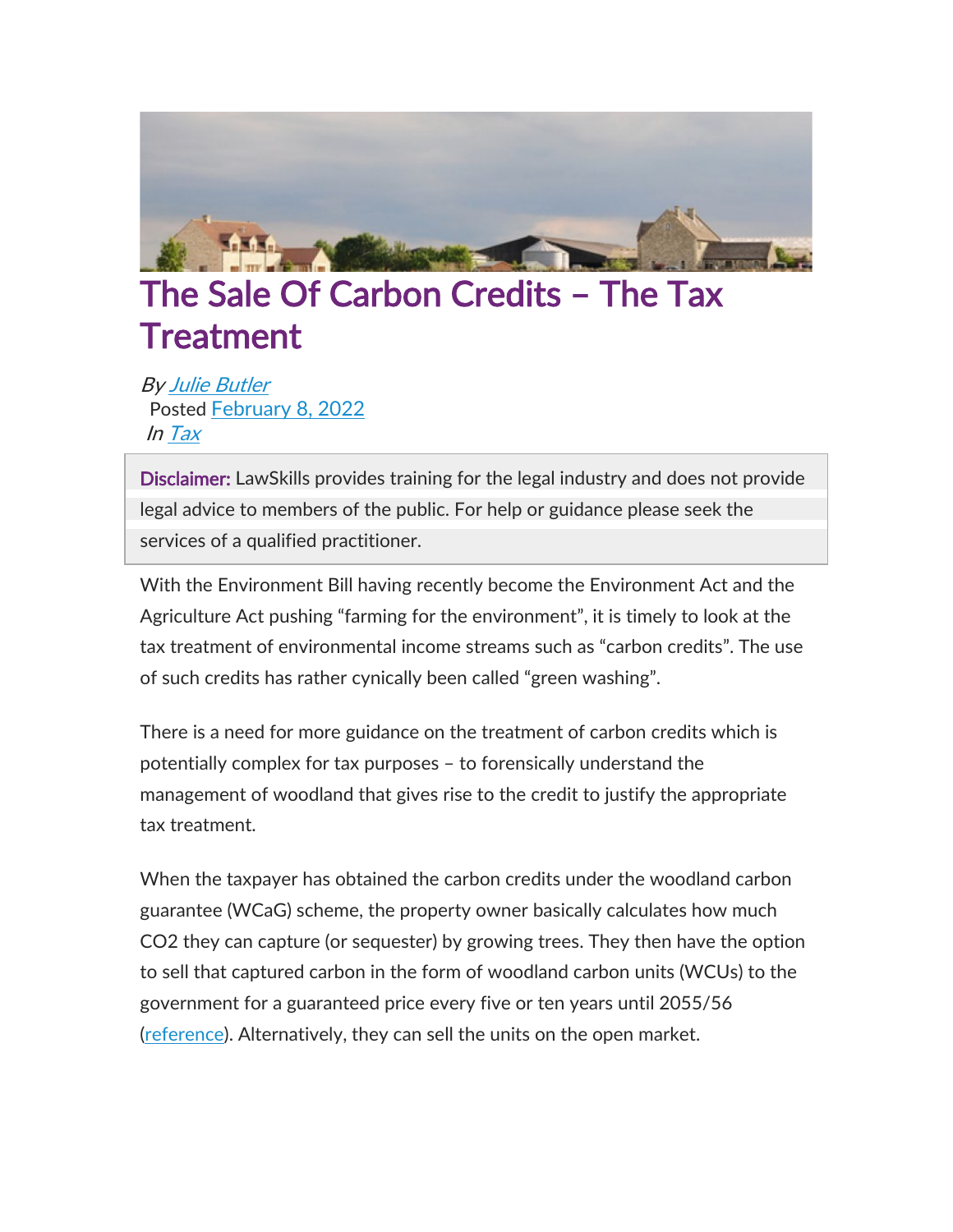To determine whether there is a tax liability one should return to the forensic understanding and consider the nature of the units and the underlying woodland.

## Income Tax on woodland generally

There are arguments to say that the income can be tax free. If the woodland is commercially managed then it could be argued that the income could be exempt from income tax. ITTOIA 2005, s 768 ('Commercial occupation of woodlands') says:

- 1. 'No liability to income tax arises under Chapter 8 of Part 5 (income not otherwise charged) in respect of income arising from the commercial occupation of woodlands in the UK.
- 2. For this purpose the occupation of woodlands is commercial if the woodlands are managed:
	- 1. On a commercial basis, and
	- 2. With a view to the realisation of profits.'

HMRC's Business Income Manual at BIM67701 provides similar guidance. However, in the absence of any clear HMRC guidance on the sale of WCUs point, opinion is divided as to the tax treatment and sellers may take a more cautious approach on the basis that this is a separate contract relating to the offsetting units. Sellers may therefore provide for tax liabilities in the financial projections relating to the proposal. The first government auction of units was in early 2020 so any position adopted by HMRC may not yet have been tested in tribunal.

The government's WCaG scheme does, however, provide relevant but nonbinding comments. The advice and guidance for customers applying for WCaG (tinyurl.com/wepdfsfw) implies that the s 768 exemption is available on the sale of the carbon credits covered by that scheme.

In Forestry Commission document: *Creating a new [woodland;](http://tinyurl.com/x5bp2kkx) woodland carbon* [guarantee](http://tinyurl.com/x5bp2kkx), under 'Taxation of commercial forestry', it states: 'Currently, profits arising from the commercial occupation of woodlands are not chargeable to income tax and corporation tax and the value attributable to trees is exempt from